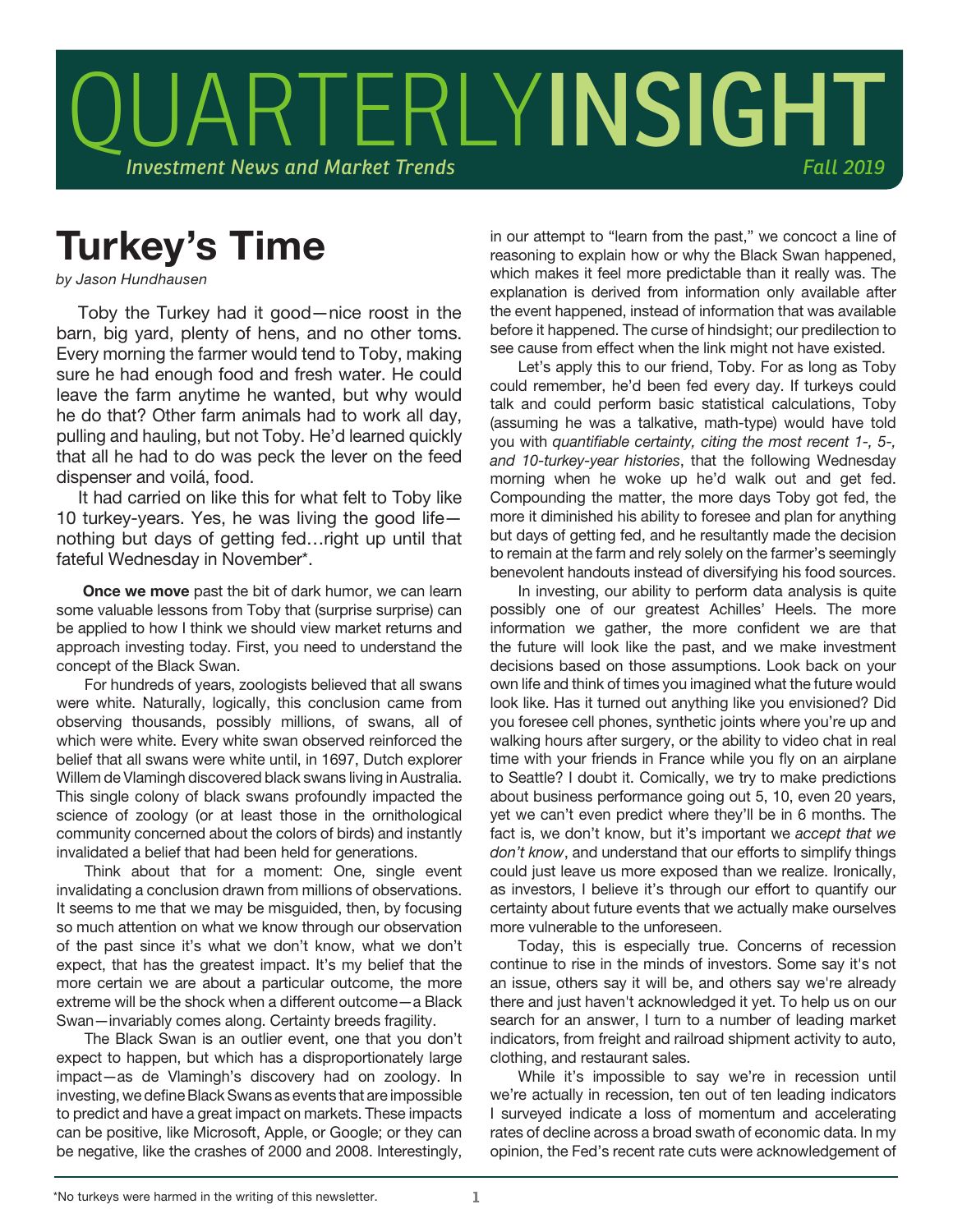*"Skepticism and pessimism aren't synonymous. Skepticism calls for pessimism when optimism is excessive. But it also calls for optimism when pessimism is excessive." — Howard Marks*

this weakness and equivalent to them tipping their hand when it comes to revealing their own concerns about recession and the possibility of deflation, especially in the equity, bond, and housing markets. These markets have been the greatest beneficiaries of a decade of zero and near-zero interest rates and injections of trillions of dollars of newly-created money, aka, "quantitative easing," thus are the most sensitive to tightening monetary conditions.

Adding to the uncertainty are the trade wars. Politics aside, the fact remains that trade wars—especially our trade war with China—make it more difficult for business leaders to plan for the future. Tariffs and uncertainty act as a balland-chain, increasingly impeding growth as time goes on. Capital investment falls as corporations tighten their belts. Eventually, profits are affected, which leads to lower share prices, which leads to big problems for corporations saddled with a lot of debt. Herein lies what I believe to be the biggest vulnerability to holders of corporate bonds and stocks, many of whom have grown accustomed to daily feedings by Mr. Market.

The chart below shows the total amount of U.S. corporate debt, in nominal terms. Since the Global Financial Crisis (GFC) of 2008, U.S. corporations have gone on a debtissuing frenzy, adding around \$4 Trillion to their balance sheets in just eight short years.

How have corporations been able to afford all of this debt? Fed-sponsored low interest rates, thank you. Where has the majority of this debt been spent? Shareholders might hope to hear that all the debt has been used to fuel research and development and improvements to equipment and infrastructure, but that's not been the case. The majority of the debt has been spent on buybacks of their own shares.

In fact, in the first half of 2019 alone, U.S. corporations spent nearly \$1 Trillion on buybacks, funded by selling bonds as well as drawing down cash reserves.<sup>1</sup>

In fact, if we look at who has been buying and selling stocks over the last decade, you might be surprised to see the next chart, which shows that corporations have been a whale of a customer for themselves, collectively buying nearly one fifth of the value of entire U.S. stock market. They really are the only customer in the shop these days.



Debt was a problem in 2008 and it hasn't not gone away; in fact, there's more debt on corporate balance sheets than ever before, nearly double what it was less than a decade ago. Corporations have been using this debt, along with excess cash, primarily to fund stock buybacks, further boosting share prices and artificially elevating earnings per share. As a result of this massive increase in debt, corporations' bond ratings have steadily declined and we now have around \$3 Trillion of debt (12% of GDP) rated BBB, the lowest bond rating that is still considered "investment grade."

Who owns all of this debt? Pension funds and insurance companies own it. Retirees and savers own it. Practically



<sup>1</sup> David Kostin, Chief U.S. Equity Strategist at Goldman Sachs, June 2019 Note to Clients